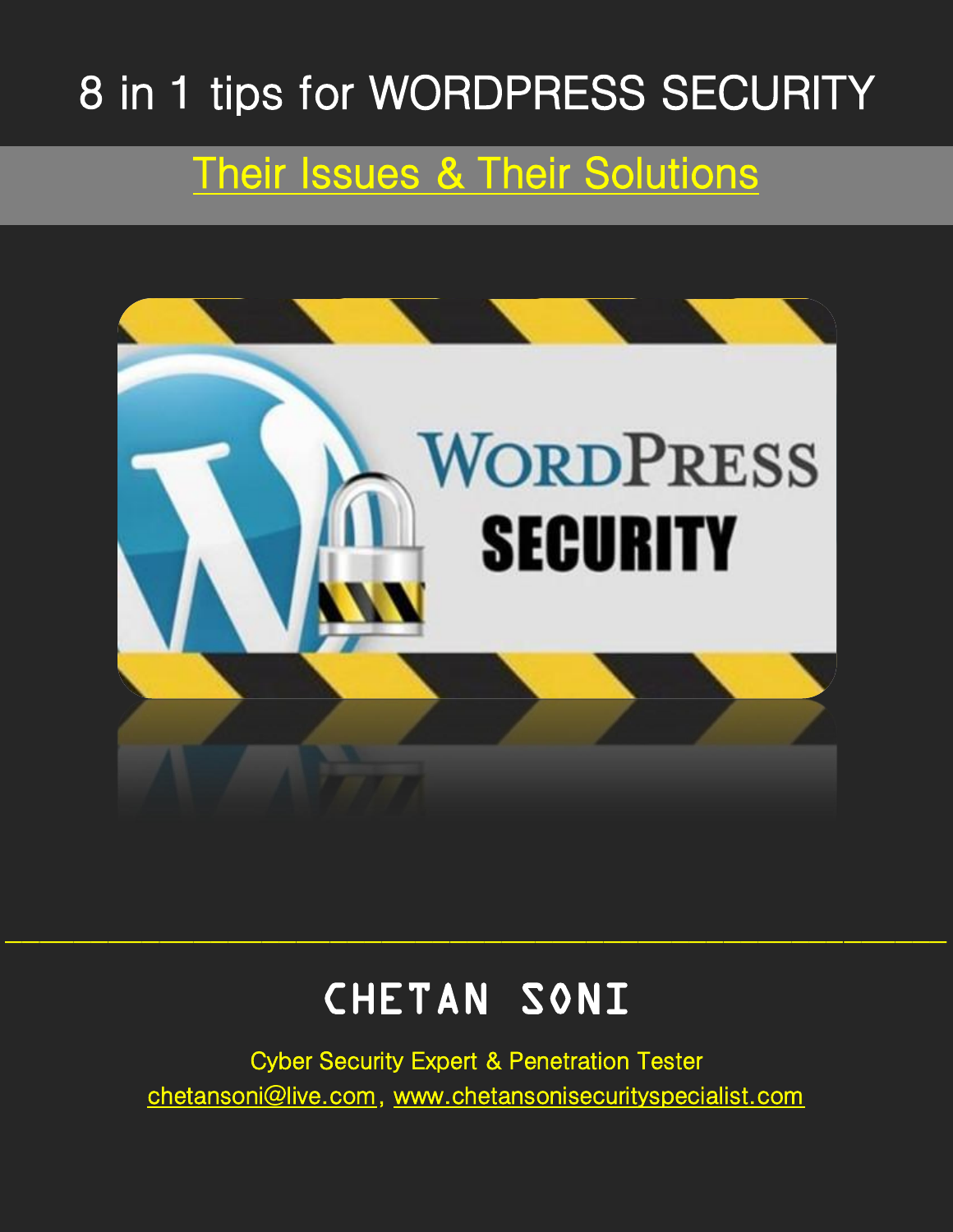#### **1. Securing the htaccess file**

**The Security Issue:** Hackers can use the **.htaccess** file to redirect the malicious sites from the URL. They will also try to hide their secret code at the bottom of the file generally called as footer. They may also change the permissions of the .htaccess file to stop editing the file. With the help of this file, hacker can easily redirect the whole site to any other malicious URL and the site will be blacklisted by some domain providers like Yandex, Google and MacAfee.

**The Security Solution:** Normally for WordPress sites, there are two types of servers are there: Apache and Nginx. For Apache, it uses htaccess to prevent unauthorized access to certain parts of the website. And the file **wp-config.php** should never be accessed directly and it contains the confidential database details, it should block it from htaccess file too. This can be done by adding the some lines to your htaccess file.

**<Files .htaccess> order allow,deny deny from all </Files>** 

**.htaccess** is a configuration file that allows you to override your server's global settings for the directory that it's in, by limiting file access.

While you can install various security plugins, monitoring services and CDN services (Content Delivery Networks) which filter the traffic, configuring .htaccess file so it strengthens the WordPress security is a good step toward that **peace of mind** every website owner needs.

#### **2. Disabling the Theme/Plugin Editor**

**The Security Issue:** In the WordPress Dashboard, there is an option to edit the theme/plugins files. This option is not to be used by normal users under any circumstances. However, for hackers it can be extremely dangerous.

For example, suppose a hacker is able to login to your site using some exploit or rootkit, then one of the easiest mechanisms for them to add malware to the site will be by editing existing files. So disabling the ability to edit **PHP** files in the WordPress themes and plugins is one way to keep a persistent hacker from making significant changes to the WordPress website without your permission. Also, the files can be edit via FTP and completely eliminate using the WordPress admin dashboard to make changes to PHP files.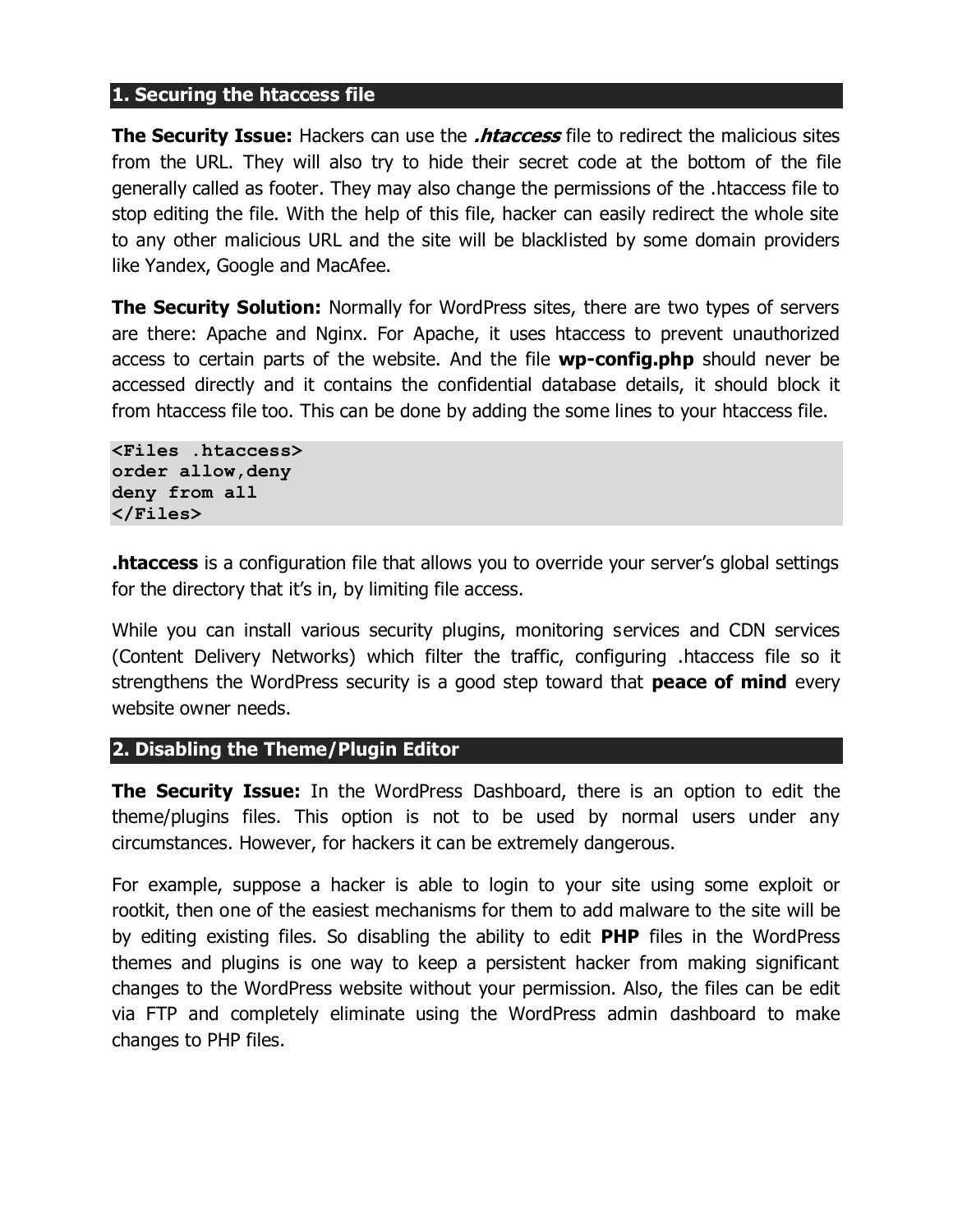**The Security Solution:** By disabling the option to edit these files, wp-config.php is the best method for it; well you can also use some security plugins to disable same things.

To accomplish locking down the edit ability of PHP files in the WordPress admin area:

- 1. First, navigate to the **wp-config.php** file. To edit this file, there are so many editors are there like Filezilla or SmartFTP. After successfully logged in, navigate to the WordPress root directory. The **wp-config.php** file will be in the main WordPress directory.
- 2. Now add the following line of code to the wp-config.php file: **define('DISALLOW\_FILE\_EDIT', true);** and save it.

#### **3. Protect the wp-config file**

**The Security Issue:** The single most important file in the entire WordPress Installation is **wp-config.php**. The WordPress website is made up of two elements: a WordPress database, and its files. Wp-config.php is the one element that links the database and files together. Hackers try to access this file to destroy the whole website using some methods called as **Symlinking**.

**The Security Solution:** Change the permissions of the file, so that only a Web server can access it. Further this file should not be modifiable/writable by anybody. Hence the preferred permission here would be to use: **400 or 600** depending on your server. Permissions can typically be changed by using FTP or cPanel.

This file can also be secured by using some codes in htaccess file,

```
<files wp-config.php>
order allow,deny
deny from all
</files>
```
We can also move the wp-config.php file up one directory where **wp-includes** are to further tighten security. This method should probably only be used by those of you that know the implications.

#### **4. Change Table Prefix:**

**The Security Issue:** WordPress Database is like a brain for the entire WordPress site because every single information is stored in there thus making it hacker's favorite target. Spammers can run automated codes for SQL injections and Cross site scripting. Well, unfortunately many people forget to change the database prefix while they install WordPress.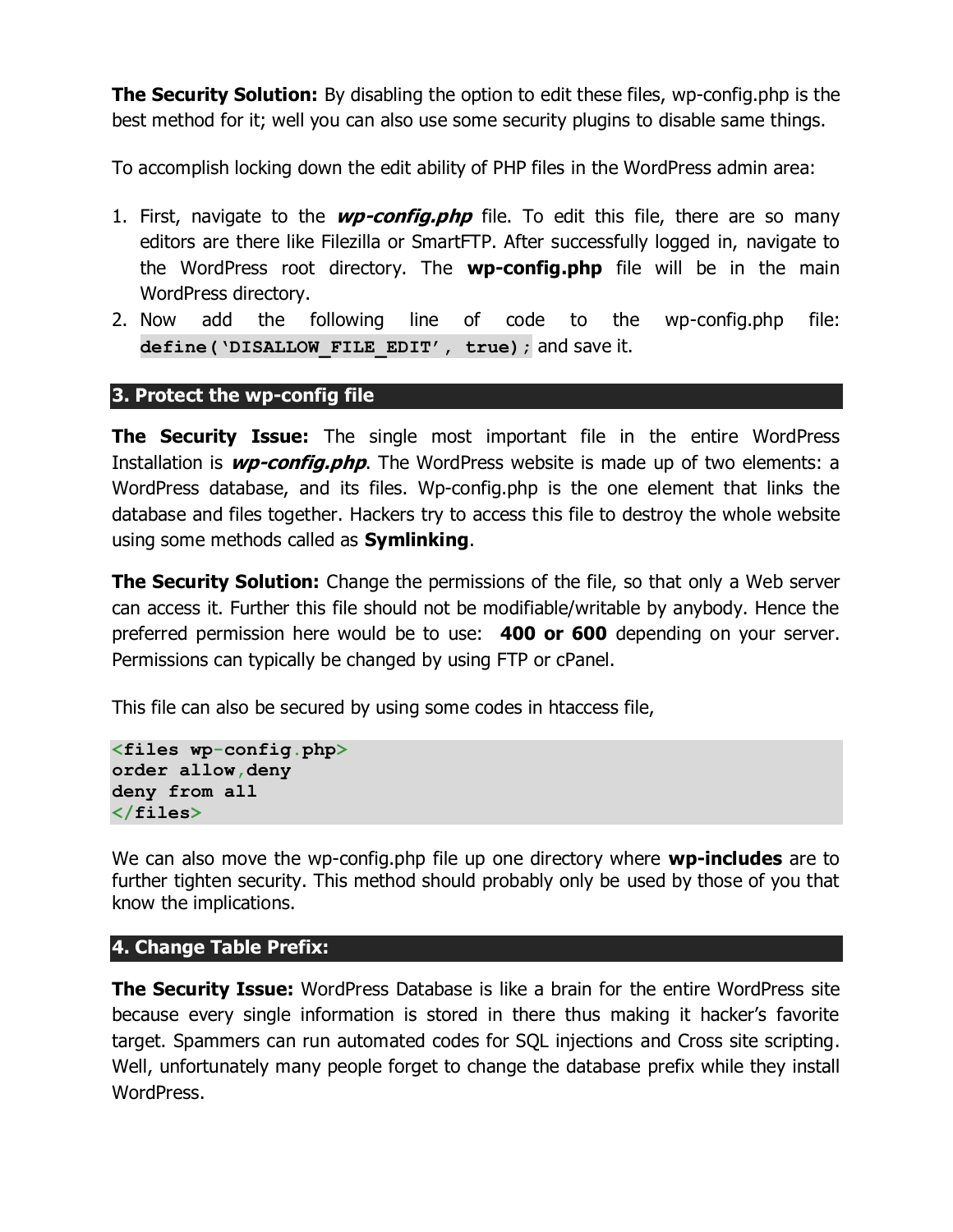This makes it easier for hackers to plan a mass attack by targeting the default prefix **wp\_**. The WordPress database consists of many tables to store posts, links, comments, users etc. Now these tables by default have standard names like wp\_users, wp\_options, wp\_posts etc. Now a hacker knows that the user details are stored in the table wp users, and will try and exploit this.

**The Security Solution:** The smartest way to protect the database is by changing the database prefix which is really easy to do on a site that is setting up. But it takes a few steps to change the WordPress database prefix properly for the established site without completely messing it up. To do this, open your **wp-config.php** file which is located in the WordPress root directory.

Change the table prefix line from **wp\_** to something else like this **wp\_chetansoni123\_**

```
$table_prefix = 'wp_chetansoni123_';
```
**5. Use WordPress Security Plugins**

**The Security Issue:** Currently, the numbers of WordPress security plugins are available that address many of the common security issues that most WordPress website owners face (e.g. preventing hackers from accessing your site, protecting your site from malicious software, etc.)

**The Security Solution:** There are so many different plugins available for the WordPress security such as:

1) **Bulletproof**: The Bulletproof Security WordPress plugin is designed to be a fast, simple and convenient one click way for you to switch between different levels of **.htaccess** website security and **.htaccess** maintenance modes (503 Website Under Maintenance) from within your WordPress Dashboard.

BPS plugin blocks ALL **XSS and SQL Injection** hacking attempts.

- 2) **All in One WP Security & Firewall:** This plugin is one of the best security plugin to secure the website. This plugin give option to check the login attempts from different IP's and can ping back if someone is performing ping action on website. We can Block the IP's who can do multiple attempt.
- 3) **Sucuri Security - Site Check Malware Scanner**: This Plugin is also used to secure the website. It checks any malware, JavaScript, iframes that may infect the website and remove it.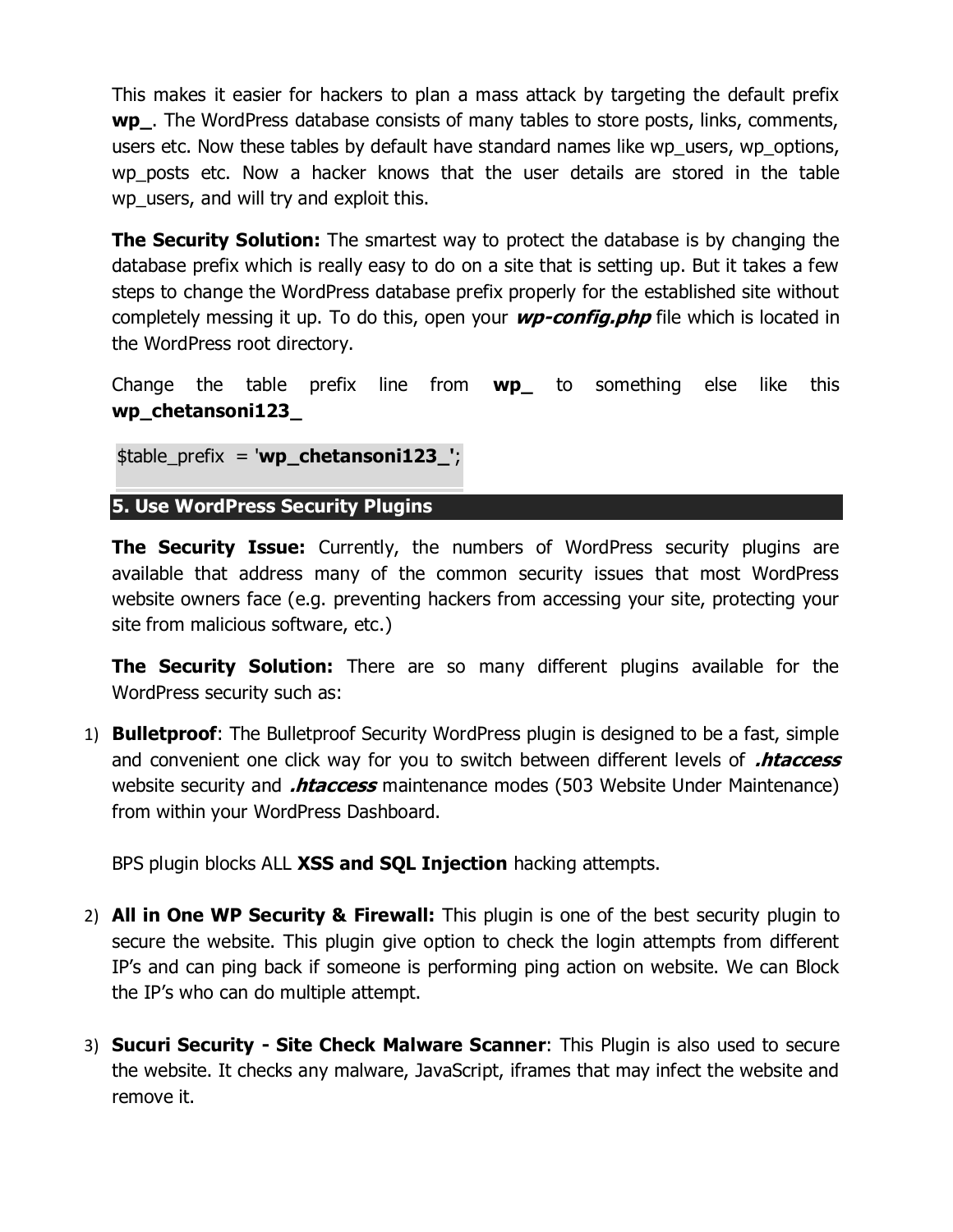#### **6. Change Security Keys**

**The Security Issues:** When a user logs into the Admin panel, WordPress generates cookies to keep the status of the users. To ensure that the cookies are safe and not guessable, it adds salt keys while generating the cookie which is very much secured. This salt should ideally be long and difficult to guess. The salt is picked from 8 parameters in wp-config.php i.e. **Auth Key**, **Secure Auth Key**, **Logged In Key**, **Nonce Key**, **Auth Salt**, **Secure Auth Salt**, **Logged In Salt and Nonce Salt.**

**The Security Solution:** WordPress provides an excellent tool to generate these randomly. For more info, please go through this link: [https://api.wordpress.org/secret](https://api.wordpress.org/secret-key/1.1/salt/)[key/1.1/salt/](https://api.wordpress.org/secret-key/1.1/salt/)

Also, in case if the site gets hacked, it is highly advisable to change these keys with fresh ones. This will force all users to login again, and hence the hacker cannot use old cookies.

| Authentication Unique Keys and Salts.<br>Change these to different unique phrases!<br>You can generate these using the {<br>@link https://api.wordpress.org/secret-key/1.1/salt/<br>* WordPress.org secret-key service}<br>* You can change these at any point in time to invalid<br>* This will force all users to have to log in again. |                                                                                                                                                                                                                                           |
|-------------------------------------------------------------------------------------------------------------------------------------------------------------------------------------------------------------------------------------------------------------------------------------------------------------------------------------------|-------------------------------------------------------------------------------------------------------------------------------------------------------------------------------------------------------------------------------------------|
| $*$ @since $2.6.0$                                                                                                                                                                                                                                                                                                                        |                                                                                                                                                                                                                                           |
| define ('AUTH KEY',<br>define ('SECURE AUTH KEY',<br>define ('LOGGED IN KEY',<br>define ('NONCE KEY',<br>define ('AUTH SALT',<br>define ('SECURE AUTH SALT',<br>define ('LOGGED IN SALT',<br>define ('NONCE SALT',                                                                                                                        | ' jOnZYD%rNd)H0sWgTU6');<br>$'c = c7 7x (6055mUaARNF');$<br>'Ij7Pm\$nP\$JyQmSQ!xnbp');<br>'IPgx $x!g0bCZ648IR G-')$ ;<br>'Z\$AmUw5vWz5WSGGc 1kx');<br>'Pb\$#Sb=Vd8OHx-=\$XOqS');<br>'Q4D6UT/prSTRfnx62Db@');<br>'wmTBOSh=6BnOrX!fQ\$*n'); |

#### **7. Always Update WordPress Themes and Plugins**

**The Security Issue:** WordPress is open source, making it an easier target for hackers. Nearly 80 million sites use WordPress in today's time. WordPress updates are often issued for the purposes of fixing potential security issues.

If you do not update them frequently, you are just about guaranteed to get hacked at some point.